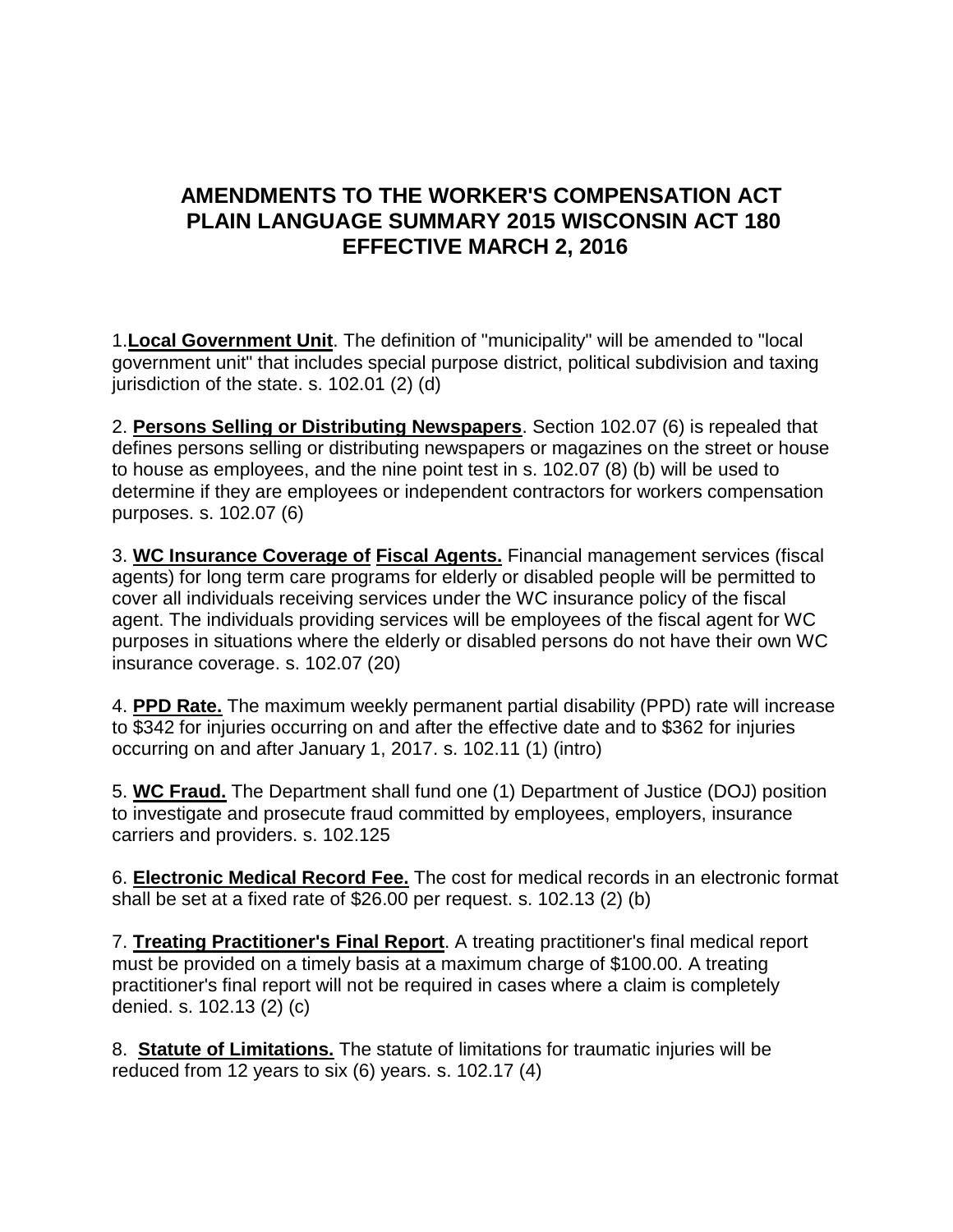9. **Permanent Disability Apportionment.** Apportionment of permanent disability resulting from accidental injuries will be based on causation. A practitioner who prepares a report on permanent disability shall address the issue of causation of the permanent disability that includes a determination of the percentage of permanent disability caused by the direct result of the work-related injury and the percentage attributable to other factors before and after the injury. An employee who claims a workrelated injury shall upon request disclose all previous permanent disabilities or physical impairments and the records needed to make an apportionment determination. s. 102.175 (3)

10. **Prospective Orders for Retraining.** Administrative law judges will have the authority to issue prospective orders for vocational rehabilitation retraining benefits for future courses of instruction or training. s. 102.18 (1) (b) 1

11. **Petitions for Review.** The standard for LIRC to review late appeals is clarified. s.102.18 (3)

12. **LIRC Set Aside Orders.** The time during which LIRC may set aside an order for further consideration runs from the date of LIRC's order. s. 102.18 (4) (b)

13. **Parties for Judicial Review**. The party who files an appeal of a LIRC decision to the Circuit Court shall be named as the plaintiff and shall name as defendants LIRC and those persons and entities identified by LIRC in its decision as necessary to be named as a party for the appeal to court. s. 102.23 (1) (a) (c) & (cm)

14. **Self-insurance for Political Subdivisions**. The process for political subdivisions of the state to become self-insured for WC purposes will be included in the statute. This change will clarify the Self-insurers Council is not involved with the self-insured status of political subdivisions. s. 102.28 (2) (a), (b), (bm) (c), (d) & (e)

15**.Self-Insured Employers Liability Fund (SIELF) Assessments**. Political subdivisions will not be assessed by and are not entitled to payments from the Self-Insured Employers Liability Fund (SIELF). All assessments for the SIELF will be made against private sector self-insured employers on a pro rata basis according to payroll. s. 102.28 (7) (b), (bm) & (d)

16. **Exclusive Remedy.** Employees of fiscal agents covered by worker's compensation insurance under s. 102.07 (20) who provide long term care services to elderly and disabled people will be prohibited from bring an action in tort against the elderly or disabled persons who received the long term care services. s. 102.29 (12)

17. **Physician Dispensing.** Reimbursement for medications dispensed outside of a licensed pharmacy shall be limited to the pharmacy fee schedule and the existing dispensing fee. s. 102.425 (1) (cm) & (3) (a)